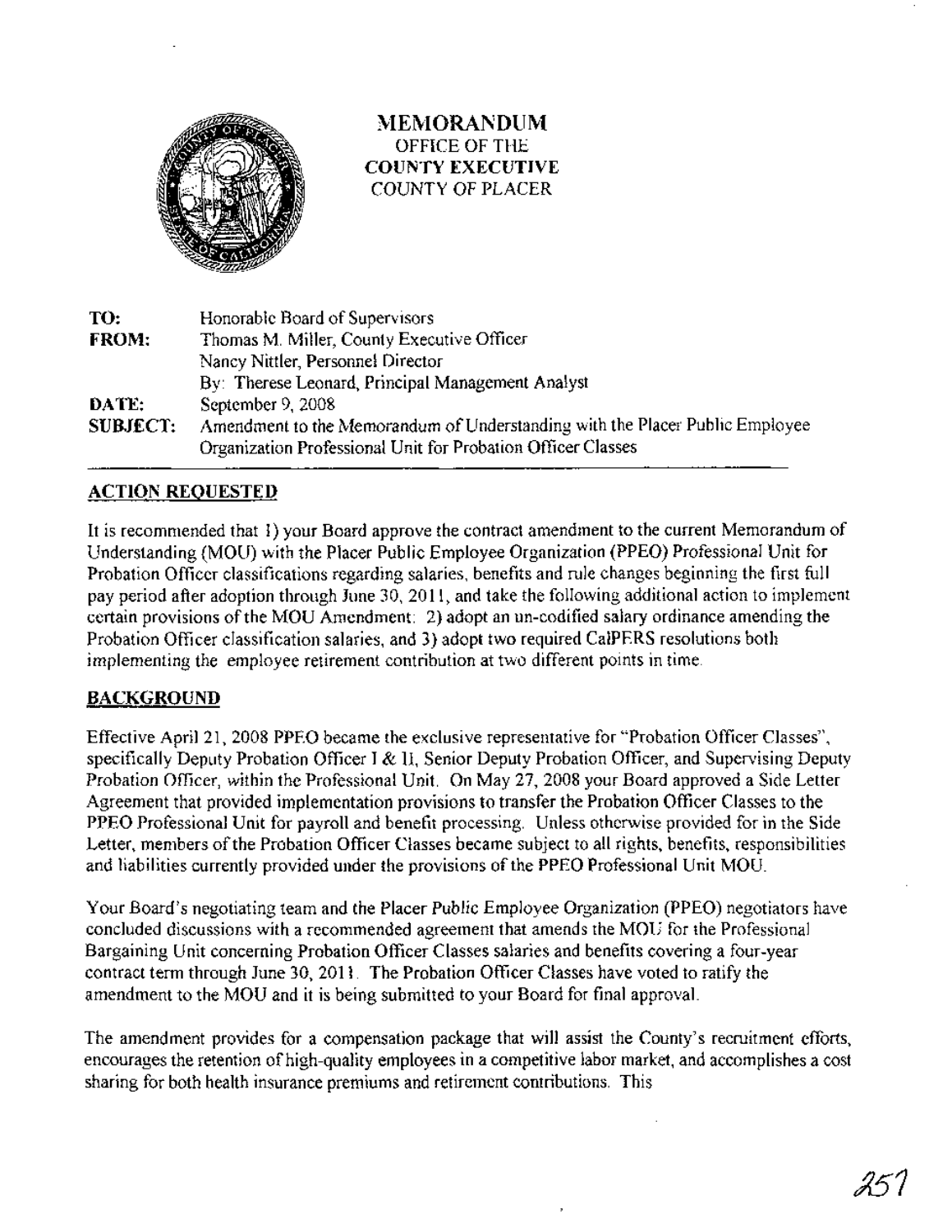PPEO MOU Amendment - Probation Officer Classifications

September 9, 2008

Page 2

amendment will bring Probation Officer Classes in line with the labor market as the employees have gone without a wage increase for about 20 months.

Salary, benefit and other provisions for Probation Officer Classes include the following:

- Deputy Probation Officer I Institution salaries shall be increased by 5% for an internal equity adjustment effective the first full pay period after adoption.
- .. One-time payment of\$3,500 to employees hired on or before February 1, 2007, or \$l,OOOto employees hired after February 1,2007. This payment is available only to employees in active service with the County at the time of payout and will not be counted as income for PERS retirement purposes.
- Equity salary increases of 13% effective the first full pay period after adoption; and the following equity adjustments of3% February 13,2010; and 2% February 12, 2011.
- o Effective November 2008 and November 2009, salaries will be increased by an additional 3.5 to 5% based on the change in the California CPI for urban wage earners and clerical workers as per the existing MOU for the balance of PPEO represented units.
- Health insurance premium cost sharing with employees paying 10% of the premium cost and capping the County's employer contribution to PERSCare.
- Employees will pay 2% of the 9% CalPERS employee retirement contribution effective February 13,2010.
- $\bullet$  Employees designated by the Sheriff and Chief Probation Officer to work an undercover assignment will receive 5% additional pay.
- .. Various personnel rule changes affecting probationary periods, sick leave use at retirement, parttime employee benefit tiers, Tahoe Rural Health Subsidy and other terms and conditions of employment.

Attached is the MOU amendment for the PPEO Professional Unit, the implementing salary ordinance, and the required CalPERS resolutions for the employee retirement contribution.

### FISCAL IMPACT

This recommendeq action is projected to cost \$1.2 million in FY 2008-09. The estimated contract cost for subsequent years are projected to incrementally increase by \$616,699 (year 2) and \$335,597 (year 3). Actual costs may be lower or higher depending upon employee vacancy rates, future health insurance premium costs, PERS retirement rate changes and other factors.

In the development of the County's FY 2008-09 Final Budget, given that labor negotiations had not yet been completed, estimated funding was set aside to meet anticipated Probation Officer Classes salary and benefit adjustments. However, the Probation Department is expected to seek economies to offset costs in excess of this budgeted amount. If necessary, a budget revision to cover these costs will be brought to the Board for action later in the fiscal year.

Attachments:

Ordinance authorizing the County to amend the Memorandum ofUnderstanding with the Professional Unit represented by PPEO and Exhibit A: Professional Unit MOU Amendment CalPERS Employer Paid Member Contributions\_Resolutions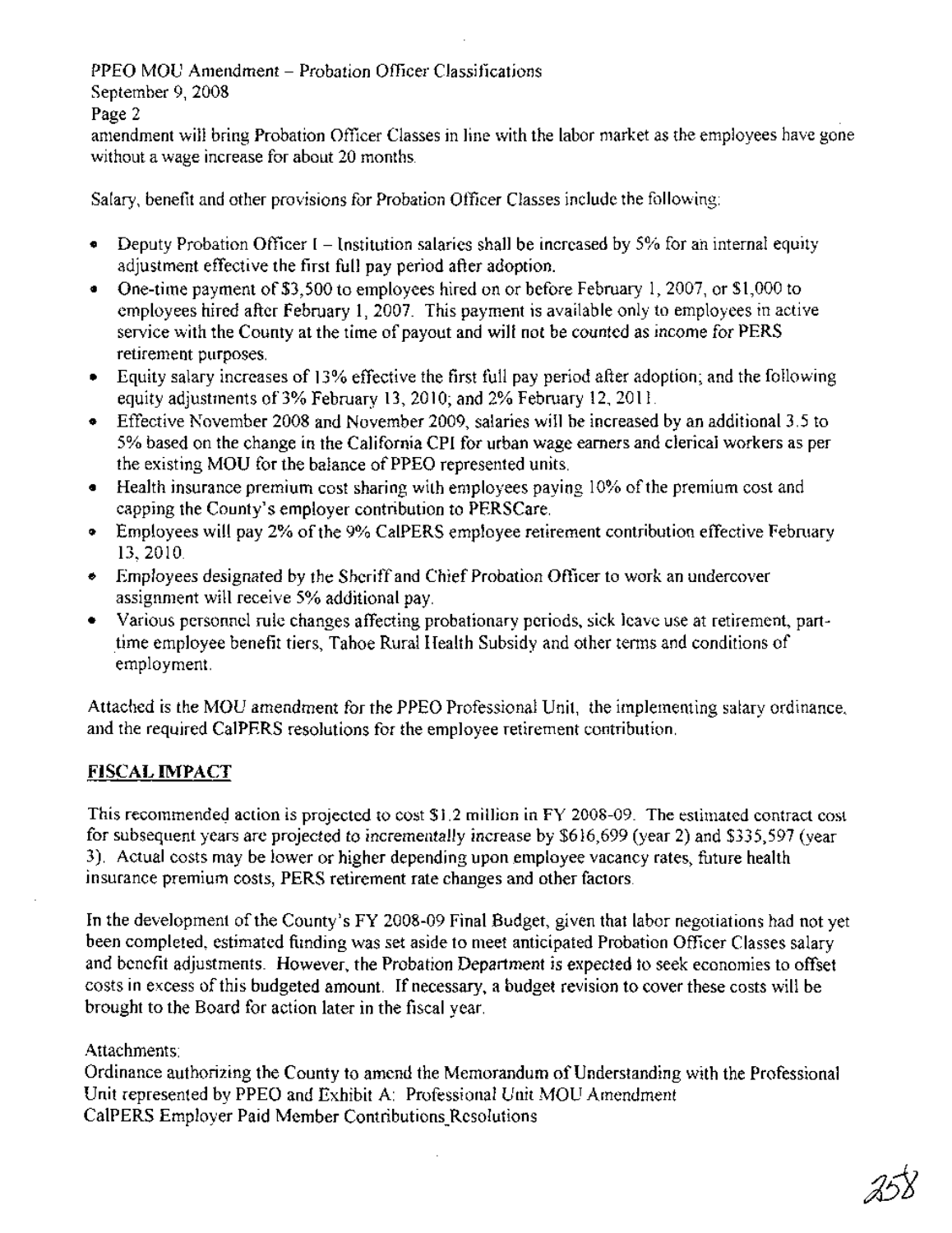#### **AMENDMENT TO THE 2006-2010 MEMORANDUM OF UNDERSTANDING PLACER PUBLIC EMPLOYEES' ORGANIZATION (PPEO) REPRESENTING THE PROFESSIONAL UNIT**

This Memorandum of Understanding contains the results of conferences between the Negotiating Committee of the Placer County Board of Supervisors and the PLACER PUBLIC EMPLOYEE ORGANIZATION (PPEO), an exclusively recognized employee organization, in accordance with the provisions of the County Employer-Employee Relations Policy. It has been ratified by the membership of the PPEO, and adopted by the Placer County Board of Supervisors. This MOU represents a modification to the existing MOU which will expire June 30, 2010. The provisions within this amendment pertain solely to the Probation Officer series within the Professional Unit of PPEO, and will not be applicable to any other represented classification within that Unit or any other Unit.

Except as otherwise provided for in this Agreement, as of June 21, 2008, all rights, benefits, responsibilities and liabilities currently provided under the provisions of the PPEO Professional Unit MOU were implemented.

All additional items listed in this amendment shall become effective the first full pay period after adoption by the Board of Supervisors or on the date indicated herein.

#### **1. TERM OF AGREEMENT**

Beginning the first full pay period after adoption through June 30, 2011, unless otherwise noted herein.

#### **2. SALARY INCREASES**

- a) The following classifications shall receive a one-time payment of \$3,500 if the employee's hire date is on or before February 1, 2007 or \$1000 if the employee's hire date is after February 1, 2007: Deputy Probation Officer I & II, Senior Deputy Probation Officer, and Supervising Deputy Probation Officer. This payment will not be PERSable and is available only to employees employed with and in active service with the County at the time of payout.
- b) Deputy Probation Officer I-Institution salaries shall be increased by five (5) percent for an internal equity adjustment.
- c) Salaries of the following classifications shall be increased by thirteen (13) percent: Deputy Probation Officer I & II, Senior Deputy Probation Officer, and Supervising Deputy Probation Officer.
- d) Effective pay period 12, November 8, 2008 salaries of the following classifications shall be increased by an additional 3.5% to 5% based on the change in the California CPI for urban wages earners and clerical workers for the period from July 2007 to June 2008: Deputy Probation Officer I & II, Senior Deputy Probation Officer, and Supervising Deputy Probation Officer. The PPEO Professional Unit MOU provision, paragraph 8d shall not apply to the classifications named herein.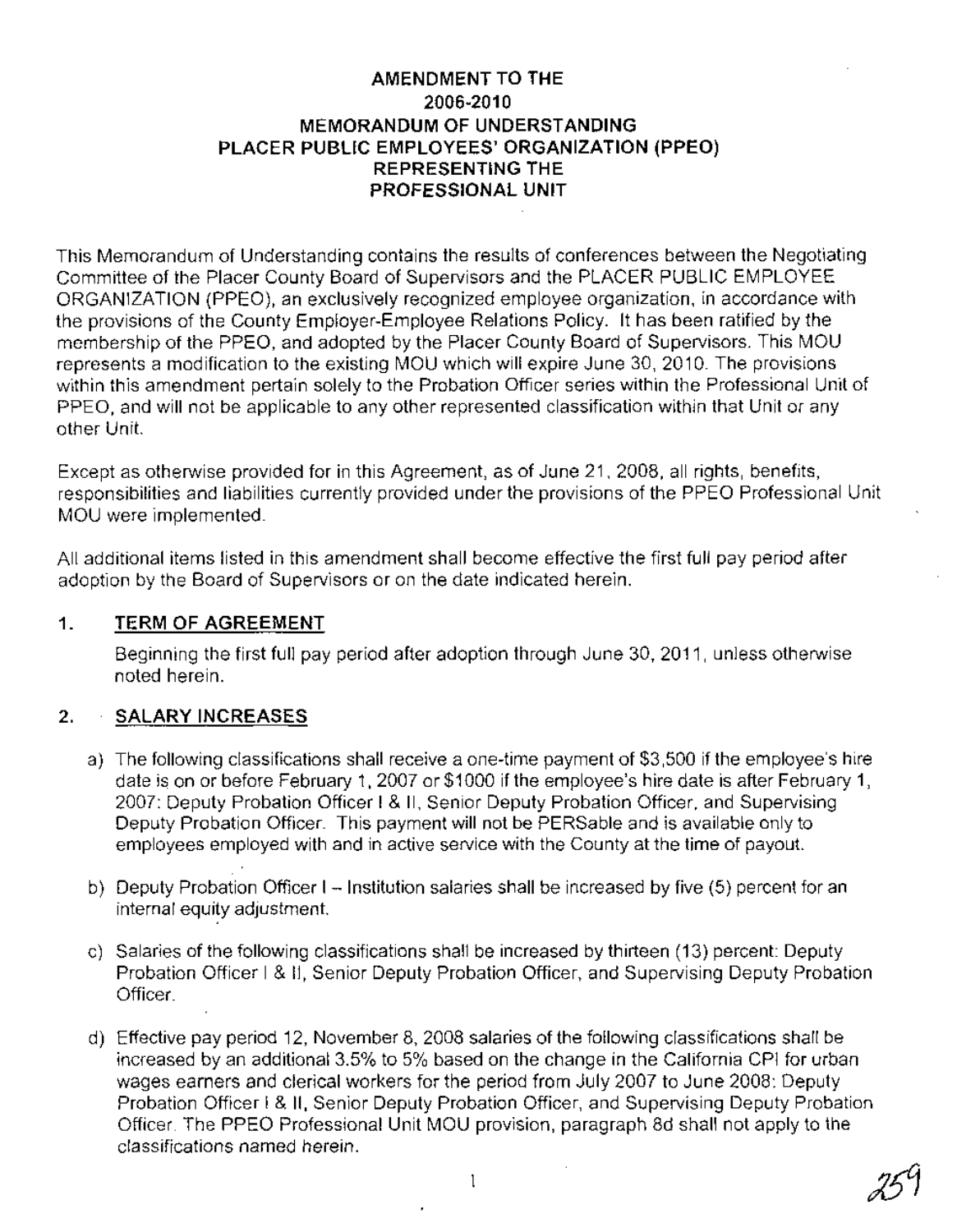- e) Effective pay period 12, November 7, 2009 salaries of the following classifications shall be increased by an additional 3.5% to 5% based on the change in the California CPI for urban wages earners and clerical workers for the period from July 2008 to June 2009: Deputy Probation Officer I & II, Senior Deputy Probation Officer, and Supervising Deputy Probation Officer. The PPEO Professional Unit MOU provision, paragraph 8e shall not apply to the classifications named herein.
- f) Effective pay period 19, February 13, 2010 salaries of the following classifications shall be increased by three (3) percent: Deputy Probation Officer I & II, Senior Deputy Probation Officer, and Supervising Deputy Probation Officer.
- g) Effective pay period 19, February12, 2011 salaries of the following classifications shall be increased by two (2) percent: Deputy Probation Officer I & II, Senior Deputy Probation Officer, and Supervising Deputy Probation Officer.

#### 3. **CalPERS EMPLOYEE RETIREMENT CONTRIBUTION PICKUP**

- a. Effective pay period 2, June 21,2008 the County will continue to provide the Employer Paid Member Contribution of 9% of the employee retirement contribution for the following classifications: Deputy Probation Officer I & II, Senior Deputy Probation Officer, and Supervising Deputy Probation Officer.
- b. Effective pay period 19, February 13, 2010 the County will provide an Employer Paid Member Contribution of 7% and the employees shall pay2% of the total 9% employee retirement contribution for the following classifications: Deputy Probation Officer I & II, Senior Deputy Probation Officer, and Supervising Deputy Probation Officer.

#### 4. **SICK LEAVE USEAT RETIREMENT**

The County will continue to apply the sick leave provision contained in the DSA Consolidated MOU, paragraph 9.10 (a) & (b), and incorporate that provision into the PPEO Professional Unit MOU for the classifications of Deputy Probation Officer I & II, Senior Deputy Probation Officer, and Supervising Deputy Probation Officer, as follows:

a. If requested by the employee, all or part of a represented employee' accumulated sick leave balance on record at the end of pay period 3, July 23, 2004 at 5:00 p.m., may be used to apply toward an early retirement on a day-for-day basis.. No sick leave earned beyond pay period 3, July 23,2004 at 5:00 p.m. may be used to apply toward the early retirement benefit. Under this subsection, sick leave used to apply toward an early retirement shall not be subject to any additional vacation or sick leave accruals. However, if an employee's balance falls below the accumulated sick leave balance on record at the end of pay period 3, July 23,2004 at 5:00 p.m., any additional hours earned after that date, up to the previous balance, may be used for the early retirement benefit: or

b. All sick leave accrued prior to July 23,2004 at 5:01 p.m. may be cashed out at the employee's option, in accordance with the following sick leave cash out schedule, and all sick leave earned beyond the balance on record of the first day of pay period 4, beginning July 23,2004 at 5:01 p.m., will be cashed out as follows:

2loC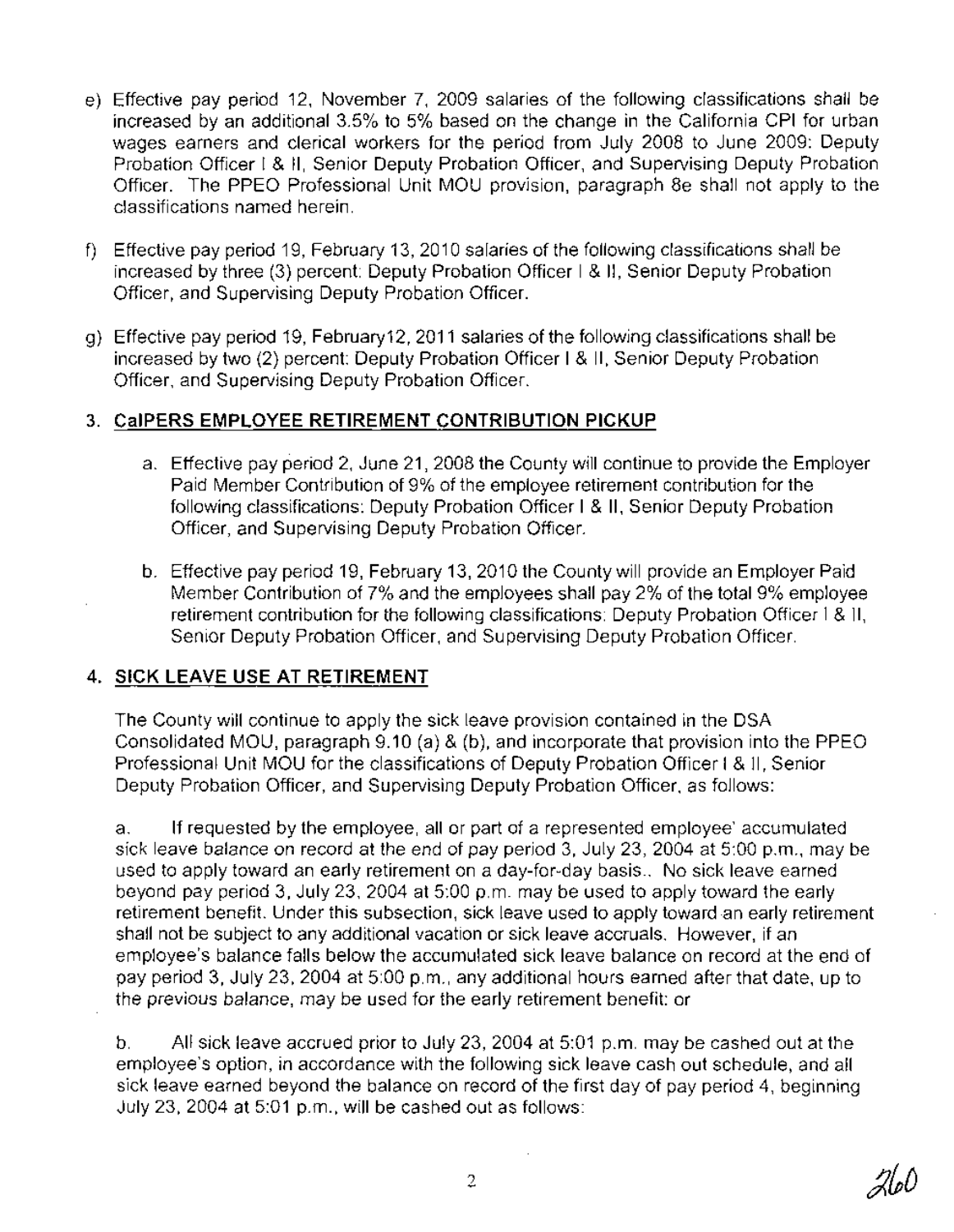i) 10 years of full time and continuous employment with Placer County equals a 50% cash out

- ii) Each additional year of full time and continuous employment with Placer County equals an additional 5% cash out up to a maximum of 100% of the accrued balance (twenty years).
- iii) The employee may choose to have the cash value of their sick leave hours deposited into their deferred compensation account(s); if their sick leave hours balance value is greater than the IRS annual deferred compensation limitations, the excess over the limitations will be cashed out.

#### **5. PROBATIONARY PERIOD**

All initial hires and permanent appointments from open or· promotional eligible lists to positions in the classified service shall serve the probationary periods indicated:

#### **Initial Hire into the Deputy Probation Officer Class Series: Classification Period**

| Deputy Probation Officer             | 18 months |
|--------------------------------------|-----------|
| Deputy Probation Officer II          | 18 months |
| Senior Deputy Probation Officer      | 12 months |
| Supervising Deputy Probation Officer | 12 months |

#### **Promotions to:**

| <b>Classification</b>                | Period    |
|--------------------------------------|-----------|
| Deputy Probation Officer I           | 18 months |
| Deputy Probation Officer II          | 6 months  |
| Senior Deputy Probation Officer      | 12 months |
| Supervising Deputy Probation Officer | 12 months |

Time spent on leave of absence will not count toward the completion of the probationary period.

#### **6. UNDERCOVER (SIU Duty)**

An employee within the following classifications, designated by the Sheriff and the Chief Probation Officer to work an undercover assignment, shall receive 5% additional compensation: Deputy Probation Officer I & II, Senior Deputy Probation Officer, and Supervising Deputy Probation Officer.

#### **7. LONGEVITY**

Employees, who as of April 21, 2008, were eligible for and receiving 20 year and/or 10 year Longevity pay under the DSA MOU and Placer County Code section 3.12.060.B, will continue to receive said pay in a grandfathered status unless a different agreement is reached in the future. All other employees will follow the PPEO longevity provision.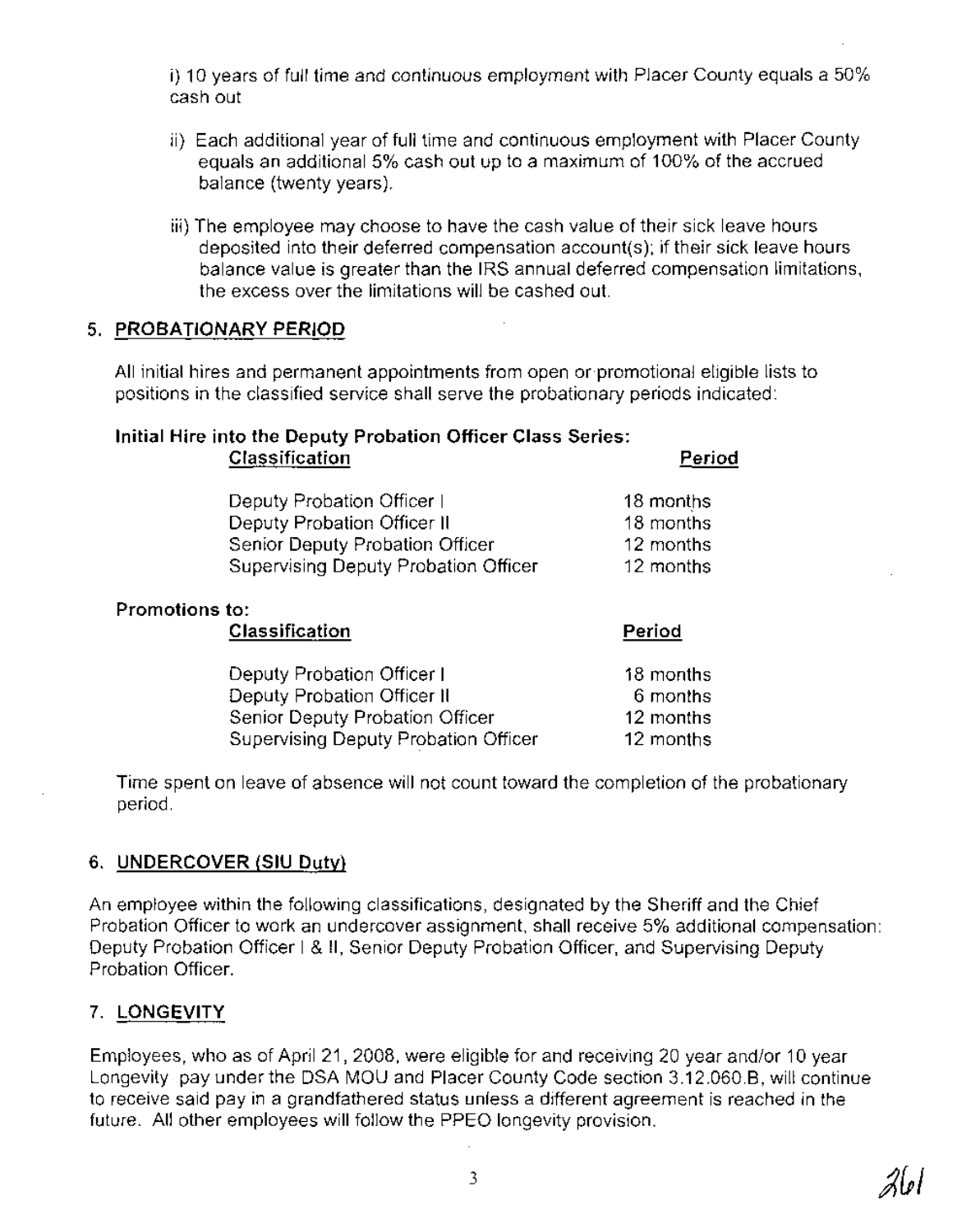#### 8. **OTHER**

This amendment does not affect or amend any provisions of the PPEO Professional Unit MOU or its applicability to the Probation Officer class, except as expressly contained herein. This MOU amendment supersedes the May 27, 2008, Side Letter of Agreement entered into between the PPEO and the County regarding the Probation Officer class.

Nothing in this amendment to the MOU shall prohibit the Probation Officer classifications from bargaining for the same general wage increases granted to the Professional Bargaining Unit in the successor agreement to be negotiated in 2010.

### **COUNTY OF PLACER**

Jim Holmes, Chairman, Board of Supervisors

Thomas Miller, County Executive Officer

Nancy Nittler, Personnel Director

### **PLACER PUBLIC EMPLOYEES' ORGANIZATION**

Chuck Thiel, Business Representative

Sean Ferguson, Deputy Probation Officer Supervising - Field

David Coughran, Deputy Probation Officer Supervising - Field

Aaron Johnson, Deputy Probation Officer I - Field

Jesse Hamilton, Deputy Probation Officer Senior- Institutions

Date

Date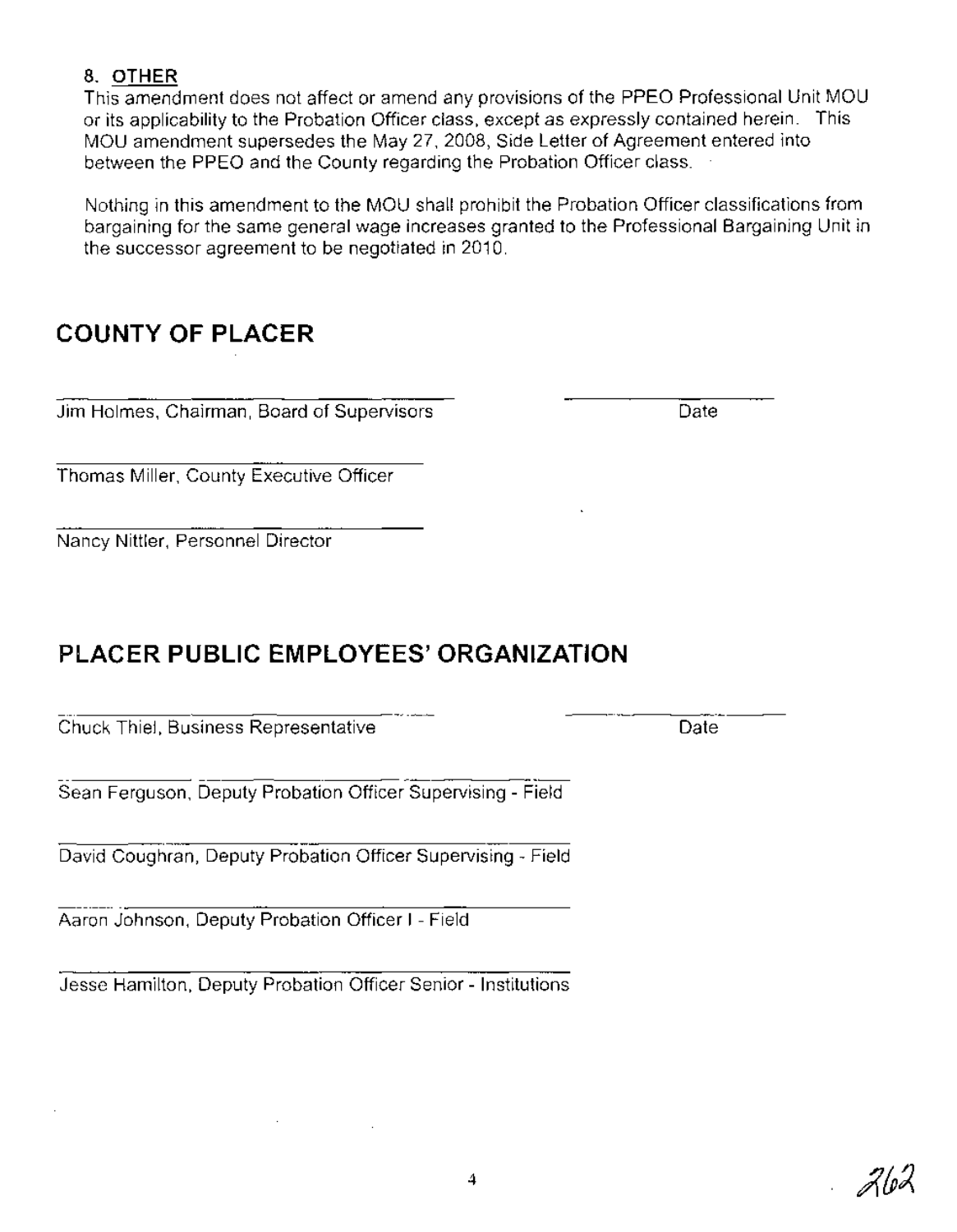# **Before the Board Of Supervisors County of Placer, State of California**

In the matter of: An ordinance amending the un-codified Classified Service - Schedule of Classifications, Salary Plan and Grade Ordinance for the Probation Officer Classification Series

Ordinance No.: \_ \_ \_ \_ \_ \_ \_ \_

First Reading: \_\_\_\_\_ \_\_\_\_ \_\_\_\_ \_\_\_\_\_

The following Ordinance was duly passed by the Board of Supervisors of the County of Placer at a

regular meeting held \_\_\_\_\_\_\_\_\_\_\_\_\_\_\_\_\_\_\_\_\_\_\_\_\_\_\_\_\_\_\_, by the following vote on roll call:

Ayes:

Noes:

Absent:

Signed and approved by me after its passage.

Chairman, Board of Supervisors

Attest: Clerk of said Board

THE BOARD OF SUPERVISORS OF THE COUNTY OFPLACER, STATE OF CALIFORNIA, DOES HEREBY ORDAIN AS FOLLOWS:

The un-codified Classified Service- Schedule of Classifications, Salary Plan and Grade Ordinance are hereby amended as follows: (Additions to ordinance shown in bold and underline, deletions shown with strike-through.)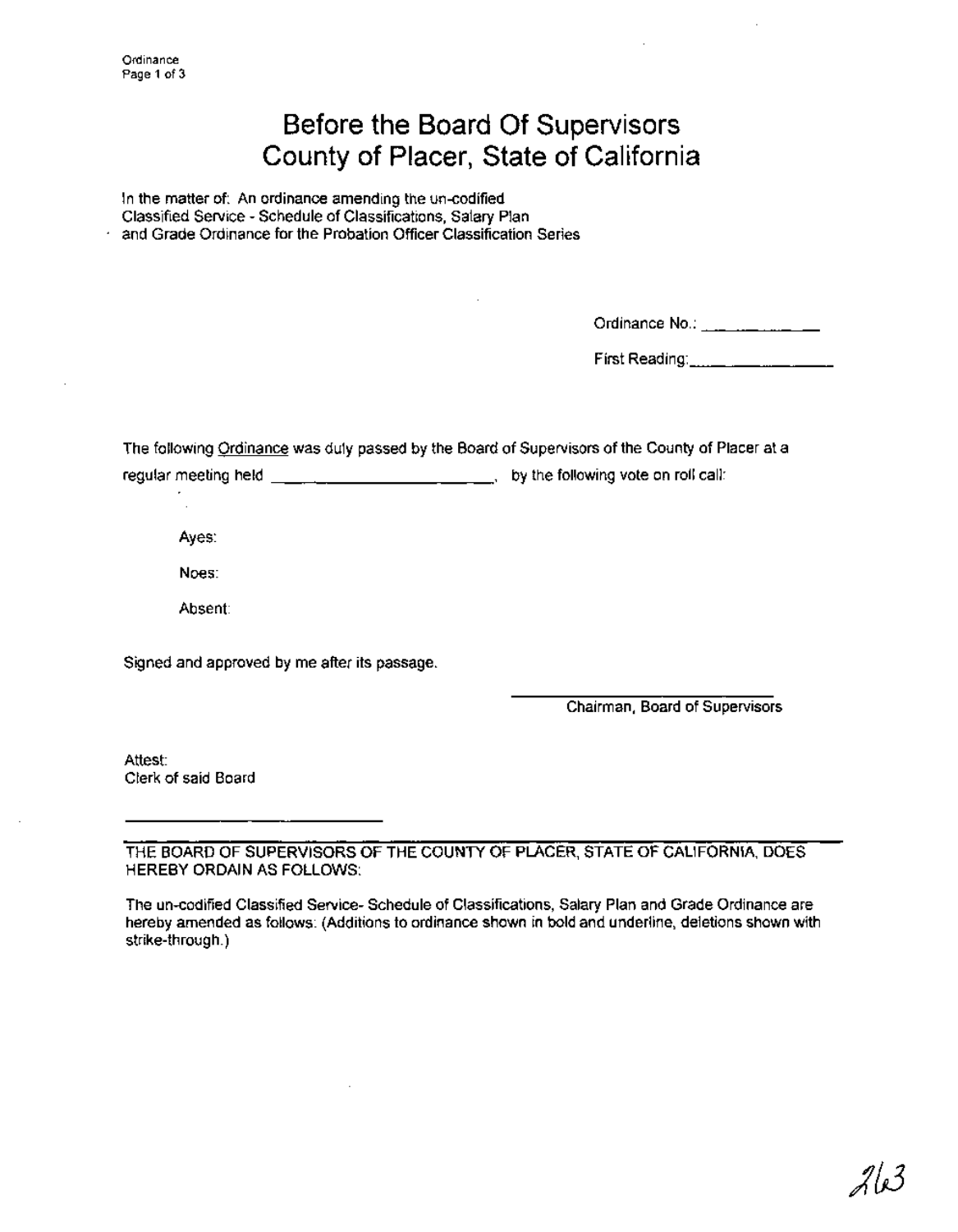$\bar{a}$ 

 $\zeta$ 

Section 1. That the un-codified Classified Service- Schedule of Classifications, Salary Plan and Grade Ordinance is hereby amended to read as follows:

| CHARTERIA SERVITA |  |
|-------------------|--|
|-------------------|--|

| <b>ADMIN</b><br>CODE | <b>CLASSIFICATION TITLE</b>                        | <b>SALARY</b><br><b>PLAN-</b><br><b>APPENDIX</b> | GRADE              |  |
|----------------------|----------------------------------------------------|--------------------------------------------------|--------------------|--|
| 14405                | Deputy Probation Officer I - Institution           | <b>DSAS</b><br><b>PROF</b>                       | 704<br>200         |  |
| 14406                | Deputy Probation Officer I - Field                 | <b>DSAS</b><br><b>PROF</b>                       | 705<br><u>201</u>  |  |
| 14407                | Deputy Probation Officer II - Institution          | <b>DSAS</b><br><b>PROF</b>                       | 705<br><u>201</u>  |  |
| 14408                | Deputy Probation Officer II - Field                | <b>DSAS</b><br><b>PROF</b>                       | 706<br>207         |  |
| 14410                | Deputy Probation Officer Senior - Institution      | <b>DSAS</b><br><b>PROF</b>                       | 706<br>207         |  |
| 14411                | Deputy Probation Officer Senior - Field            | <b>DSAS</b><br><b>PROF</b>                       | 707<br><u>219</u>  |  |
| 14412                | Deputy Probation Officer Supervising - Institution | <b>DSAS</b><br><b>PROF</b>                       | 707<br>219         |  |
| 14413                | Deputy Probation Officer Supervising - Field       | <b>DSAS</b><br><b>PROF</b>                       | 709<br><u> 231</u> |  |

#### Posta con del terrago Selando) si cartight

| Grade       | <b>Step</b>      | 2<br><b>Step</b>    | 3<br><b>Step</b> | Step<br>4        | 5<br>Step       |
|-------------|------------------|---------------------|------------------|------------------|-----------------|
| New code #  | <u>\$ amount</u> |                     | \$ amount        | <u>\$ amount</u> | <u>§ amount</u> |
|             | 20.6903          | <del>21.724</del> 6 | 22.8110          | 23.9514          | 25.1402         |
| 200         | 17.7286          | <u>18,6151</u>      | 19.5458          | 20,5232          | 21,5493         |
| <u> 201</u> | 19.8684          | 20.8619             | 21,9049          | 23.0002          | 24.1502         |
| 202         | 21.1752          | 22.2342             | 23.3462          | 24.5134          | 25.7389         |
| 204         | 21.7246          | 22.8110             | 23.9514          | 25.1492          | 26,4071         |
| 206         | 22.2342          | 23.3462             | 24.5134          | 25.7389          | 27.0260         |
| 207         | 22.7450          | 23.8823             | 25.0764          | 26.3302          | 27,6467         |
| 208         | 22.8110          | 23.9514             | 25.1492          | 26.4071          | 27.7270         |
| 210         | 23.3462          | 24.5134             | 25.7389          | 27,0260          | 28.3774         |
| 212         | 23.9514          | 25,1492             | 26.4071          | 27.7270          | 29.1139         |
| 214         | 24.5134          | 25.7389             | 27.0260          | 28,3774          | 29,7965         |
| 216         | 25.1492          | 26,4071             | 27.7270          | 29.1139          | 30.5692         |
| 218         | 25.7389          | 27.0260             | 28.3774          | 29,7965          | 31.2859         |

 $ZH$ 

 $\mathbb{R}^+$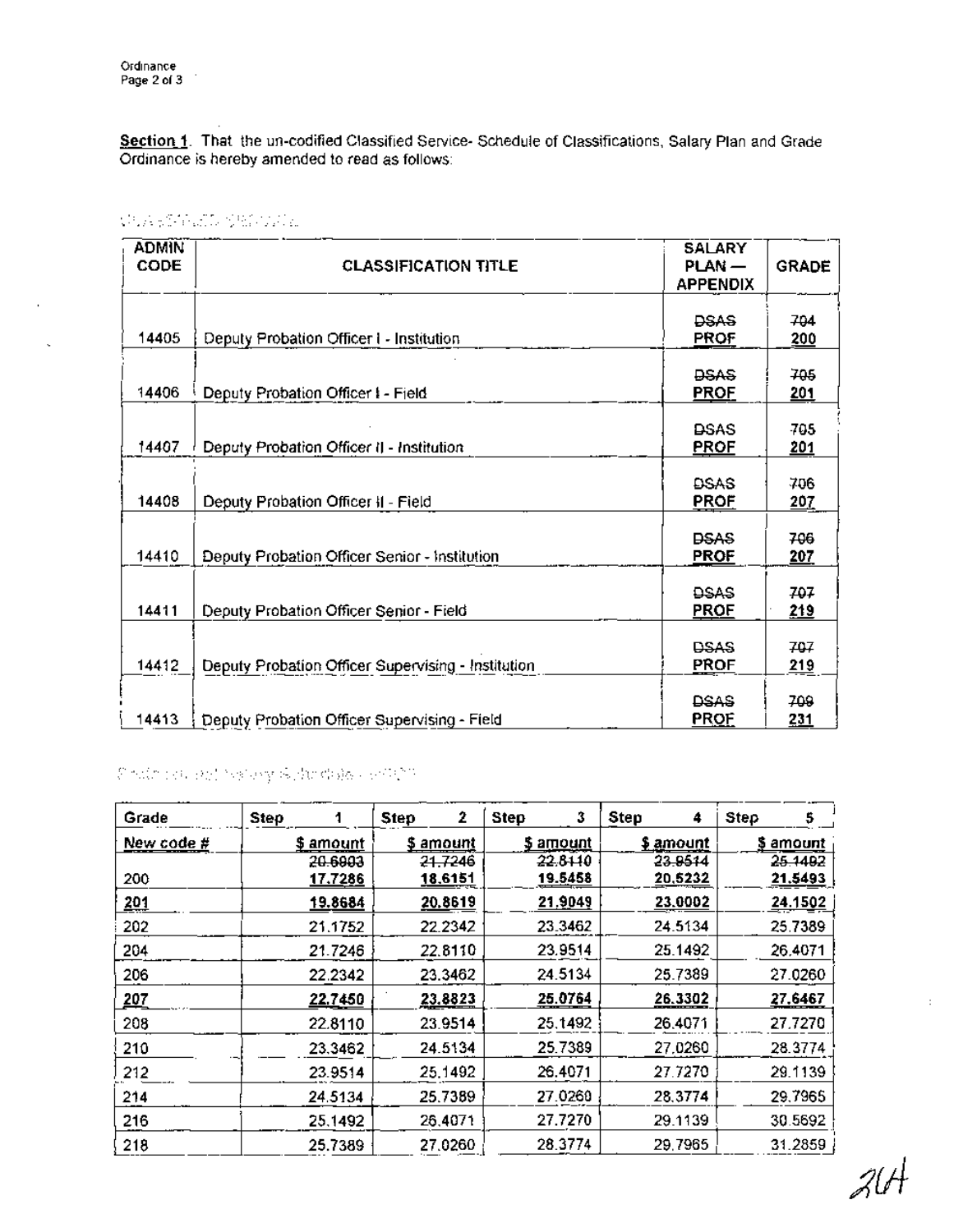| 219         | 26.1046 | 27.4098 | 28.7803 | 30.2193 | 31.7303 |
|-------------|---------|---------|---------|---------|---------|
| 220         | 26.4071 | 27.7270 | 29.1139 | 30.5692 | 32.0980 |
| 222         | 27,0260 | 28.3774 | 29.7965 | 31.2859 | 32.8502 |
| 224         | 27.7270 | 29.1139 | 30.5692 | 32.0980 | 33.7031 |
| 226         | 28.3774 | 29.7965 | 31.2859 | 32.8502 | 34.4928 |
| 228         | 29,1139 | 30.5692 | 32.0980 | 33,7031 | 35.3882 |
| 230         | 29.7965 | 31.2859 | 32.8502 | 34.4928 | 36.2178 |
| <u> 231</u> | 30.0202 | 31.5212 | 33,0972 | 34.7521 | 36.4897 |
| 232         | 30.5692 | 32.0980 | 33.7031 | 35.3882 | 37.1571 |
| 234         | 31.2859 | 32.8502 | 34.4928 | 36.2178 | 38.0284 |
| 236         | 32.0980 | 33.7031 | 35.3882 | 37.1571 | 39.0154 |
| 238         | 32.8502 | 34.4928 | 36.2178 | 38.0284 | 39.9298 |
| 240         | 33.7031 | 35.3882 | 37.1571 | 39.0154 | 40.9660 |
| 242         | 34.4928 | 36.2178 | 38.0284 | 39.9298 | 41.9265 |
| 244         | 35.3882 | 37.1571 | 39.0154 | 40.9660 | 43.0144 |
| 246         | 36.2178 | 38.0284 | 39.9298 | 41.9265 | 44.0231 |
| 248         | 37.1571 | 39.0154 | 40.9660 | 43.0144 | 45.1653 |
| 250         | 38.0284 | 39,9298 | 41.9265 | 44.0231 | 46.2238 |
| 252         | 39.0154 | 40.9660 | 43.0144 | 45.1653 | 47.4237 |
| 254         | 39.9298 | 41.9265 | 44.0231 | 46.2238 | 48.5350 |
| 256         | 40.9660 | 43.0144 | 45.1653 | 47.4237 | 49.7944 |
| 258         | 41.9265 | 44.0231 | 46.2238 | 48.5350 | 50.9619 |
| 260         | 43.0144 | 45.1653 | 47.4237 | 49.7944 | 52.2845 |
| 262         | 44.0231 | 46.2238 | 48.5350 | 50.9619 | 53.5102 |
| 264         | 45.1653 | 47.4237 | 49.7944 | 52.2845 | 54.8982 |
| 266         | 46.2238 | 48,5350 | 50.9619 | 53.5102 | 56.1858 |
| 268         | 47.4237 | 49.7944 | 52,2845 | 54.8982 | 57.6436 |
| 270         | 48.5350 | 50.9619 | 53.5102 | 56.1858 | 58.9952 |
| 272         | 49.7944 | 52.2845 | 54.8982 | 57.6436 | 60.5262 |

Section 2. That this ordinance shall be effective at the beginning of the first full pay period following adoption (September 13, 2008).

 $\lambda b$ 

Section 3. That this ordinance amendment is adopted as an un-codified ordinance.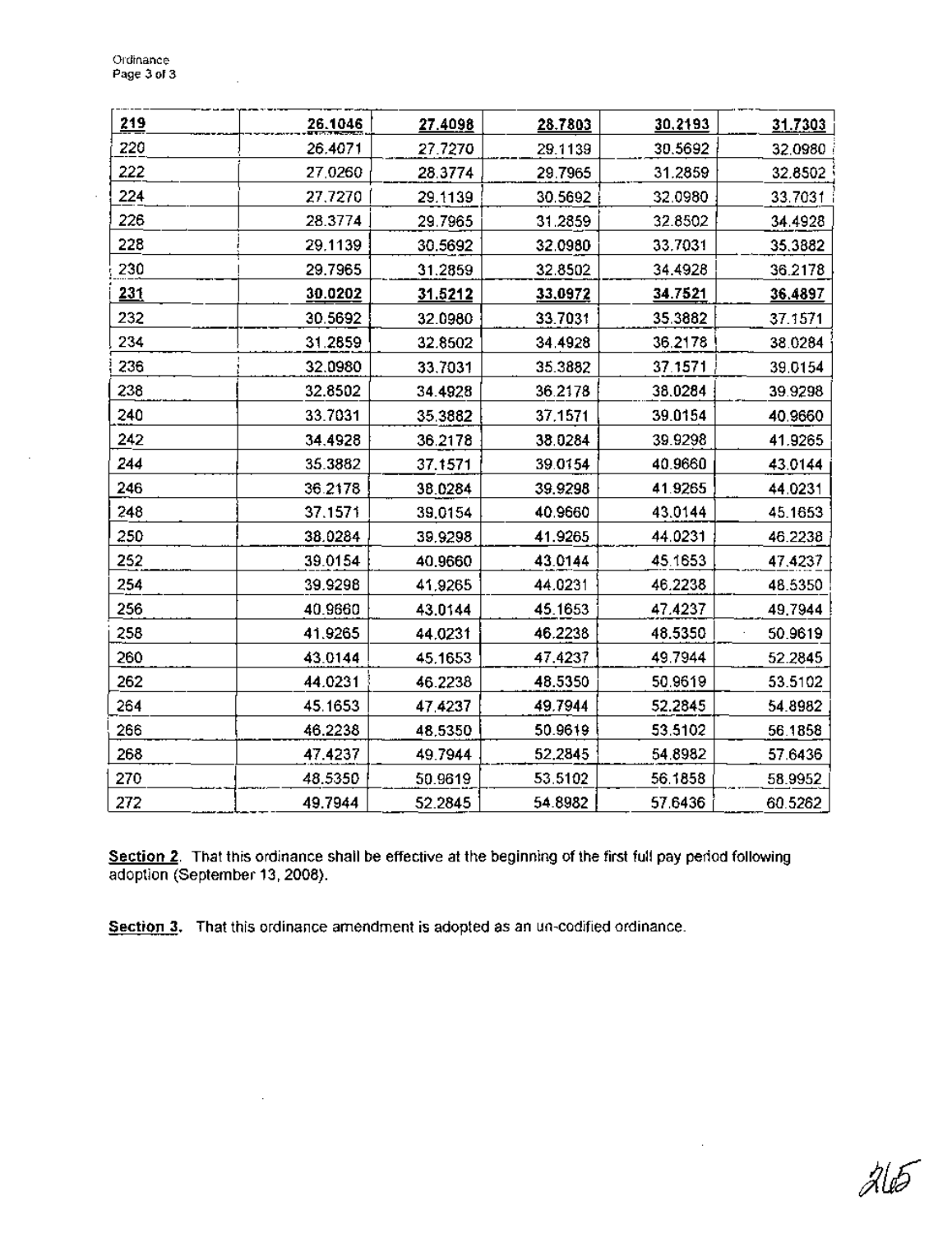## Before the Board Of Supervisors County of Placer, State of California

In the matter of:

Adopting the CalPERS Resolution to pay 9% of the Employee Member Contributions for PPEO Professional Unit - Probation Officer Classifications

ResoI.No: \_

Ord.No.:\_\_\_\_\_\_\_\_\_\_\_\_\_\_\_\_\_\_\_\_\_\_\_\_\_

First Reading:, \_

The following Resolution was duly passed by the Board of Supervisors of the County of Placer at a regular meeting held September 9, 2008 by the following vote on roll call:

Ayes:

Noes:

Absent:

Signed and approved by me after its passage.

Chairman, Board of Supervisors

Attest: Clerk of said Board

- WHEREAS, the governing body of the County of Placer has the authority to implement Government Code Section 20691;
- WHEREAS, The governing body of the County of Placer has a written labor policy or agreement which specifically provides for the normal member contributions to be paid by the employer;
- WHEREAS, One of the steps in the procedures to implement Section 20691 is the adoption by the governing body of the County of Placer of a Resolution to commence said Employer Paid Member Contributions (EPMC);

Dhe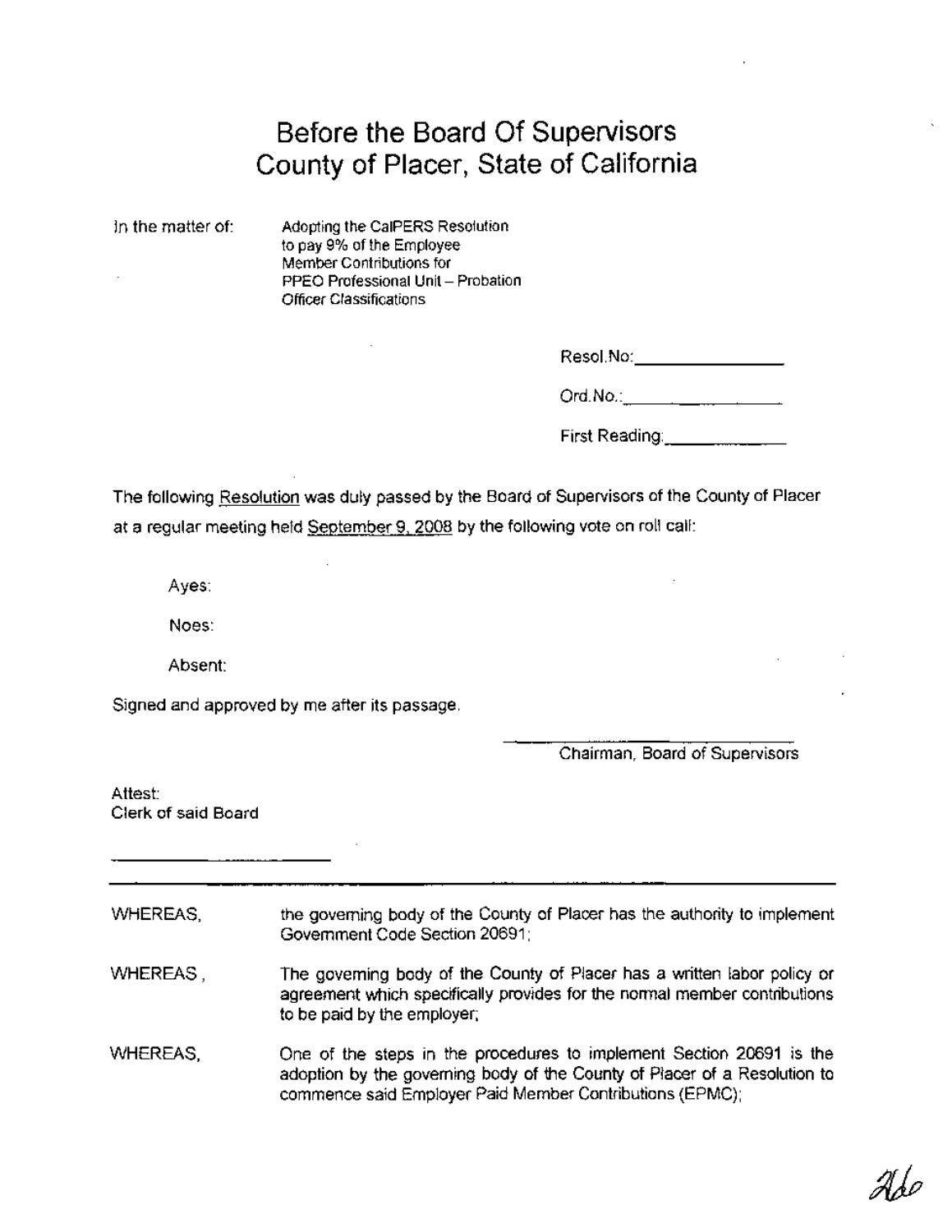- This benefit shall apply to all employees of Placer Public Employees Organization Professional Unit - Probation Officer Classifications of Probation Officer J, II, Senior and Supervising
- This benefit shall consist of paying nine (9) Percent of the normal member contributions as EPMC.
- o The effective date of this Resolution shall be June 21, 2008.
- RESOLVED That the governing body of the County of Placer elects to pay EPMC as set forth above.

Adopted at a regular meeting of the Placer County Board of Supervisors at Auburn, California this 9th day of September 2008.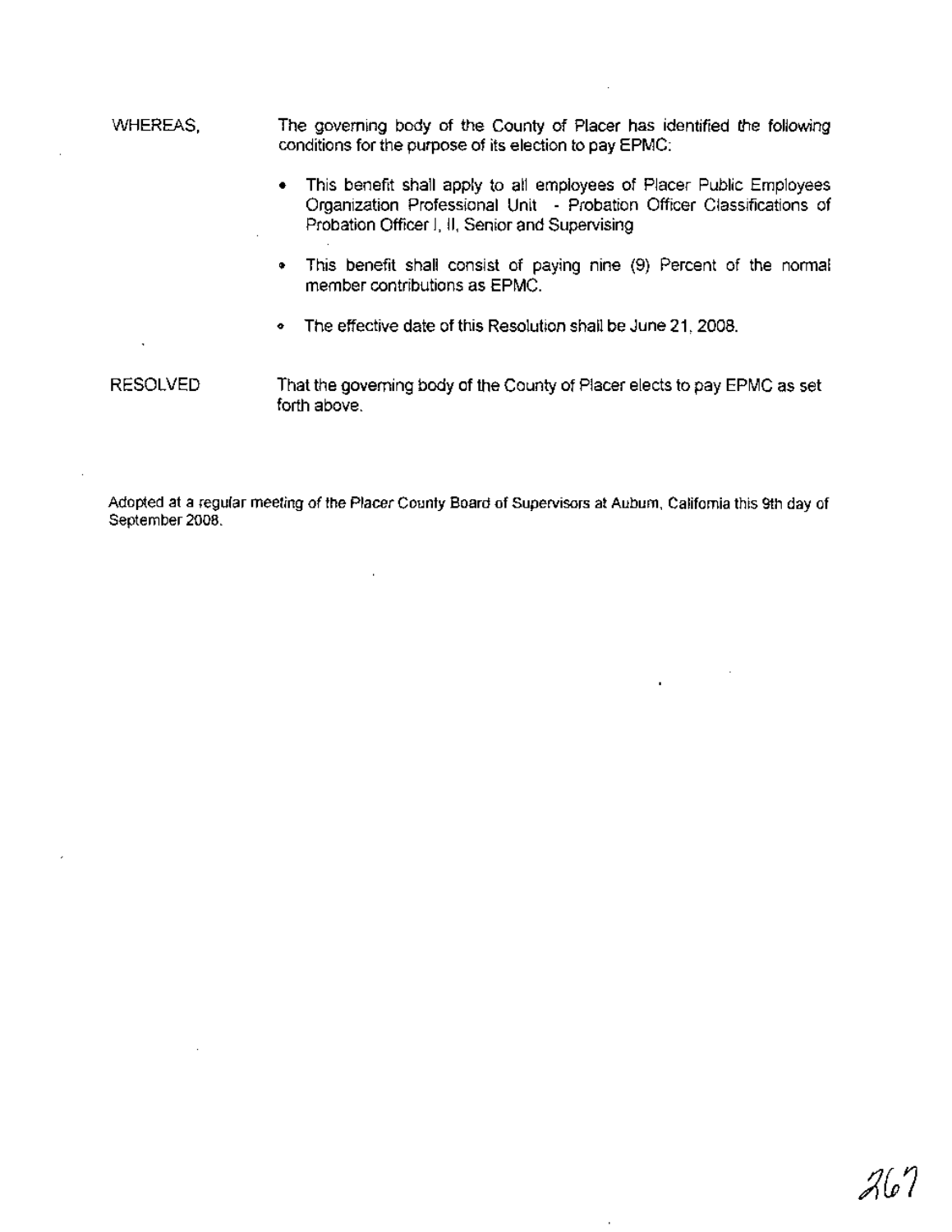# Before the Board Of Supervisors County of Plaqer, State of California

In the matter of: Adopting the CalPERS Resolution To pay 7% of the 9% the Employee Member Contributions for PPEO Professional Unit - Probation Officers effective February 13, 2010

ResoI.No: \_

Ord.No.: \_

First Reading: \_\_\_\_\_\_\_\_\_\_\_\_\_\_

The following Resolution was duly passed by the Board of Supervisors of the County of Placer at a regular meeting held September 9,2008 by the following vote on roll call:

Ayes:

Noes:

Absent:

Signed and approved by me after its passage.

Chairman, Board of Supervisors

Attest: Clerk of said Board

WHEREAS, the governing body of the County of Placer has the authority to implement Government Code Section 20691;

- WHEREAS, The governing body of the County of Placer has a written labor policy or agreement which specifically provides for the normal member contributions to be paid by the employer;
- WHEREAS, One of the steps in the procedures to implement Section 20691 is the adoption by the governing body of the County of Placer of a Resolution to commence said Employer Paid Member Contributions (EPMC);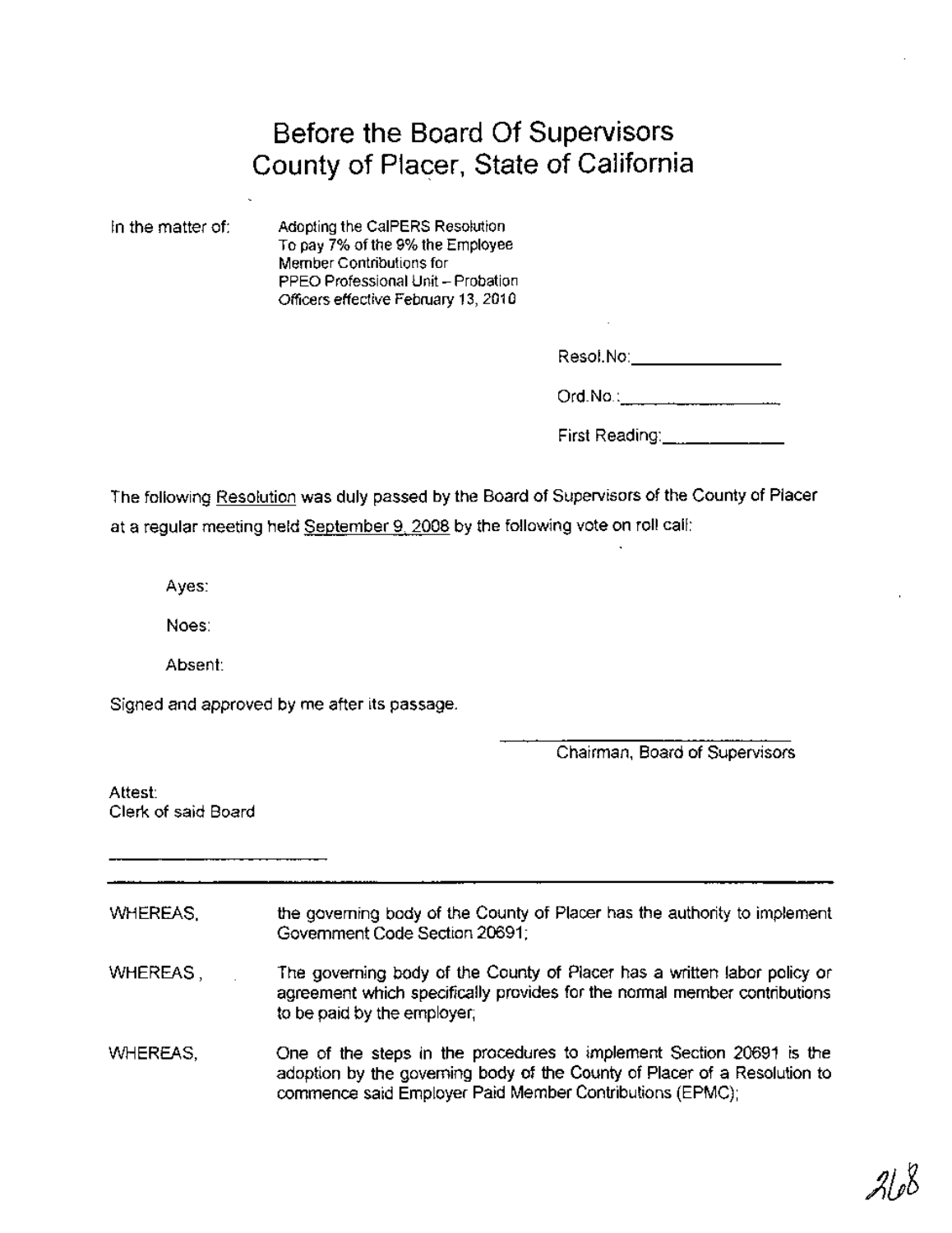- WHEREAS, The governing body of the County of Placer has identified the following conditions for the purpose of its election to pay EPMC:
	- . This benefit shall apply to all employees of Placer Public Employees Organization Professional Unit - Probation Officer Classifications of . Probation Officer I, II, Senior and Supervising
	- This benefit shall consist of paying seven (7) Percent of the normal member contributions as EPMC.
	- e The effective date of this Resolution shall be February 13,2010.
- RESOLVED That the governing body of the County of Placer elects to pay EPMC as set forth above.

Adopted at a regular meeting of the Placer County Board of Supervisors at Auburn, California this 9th day of Adopted at a regular meeting of the Placer County Board of Supervisors at Aubum, California this 9th<br>September 2008.